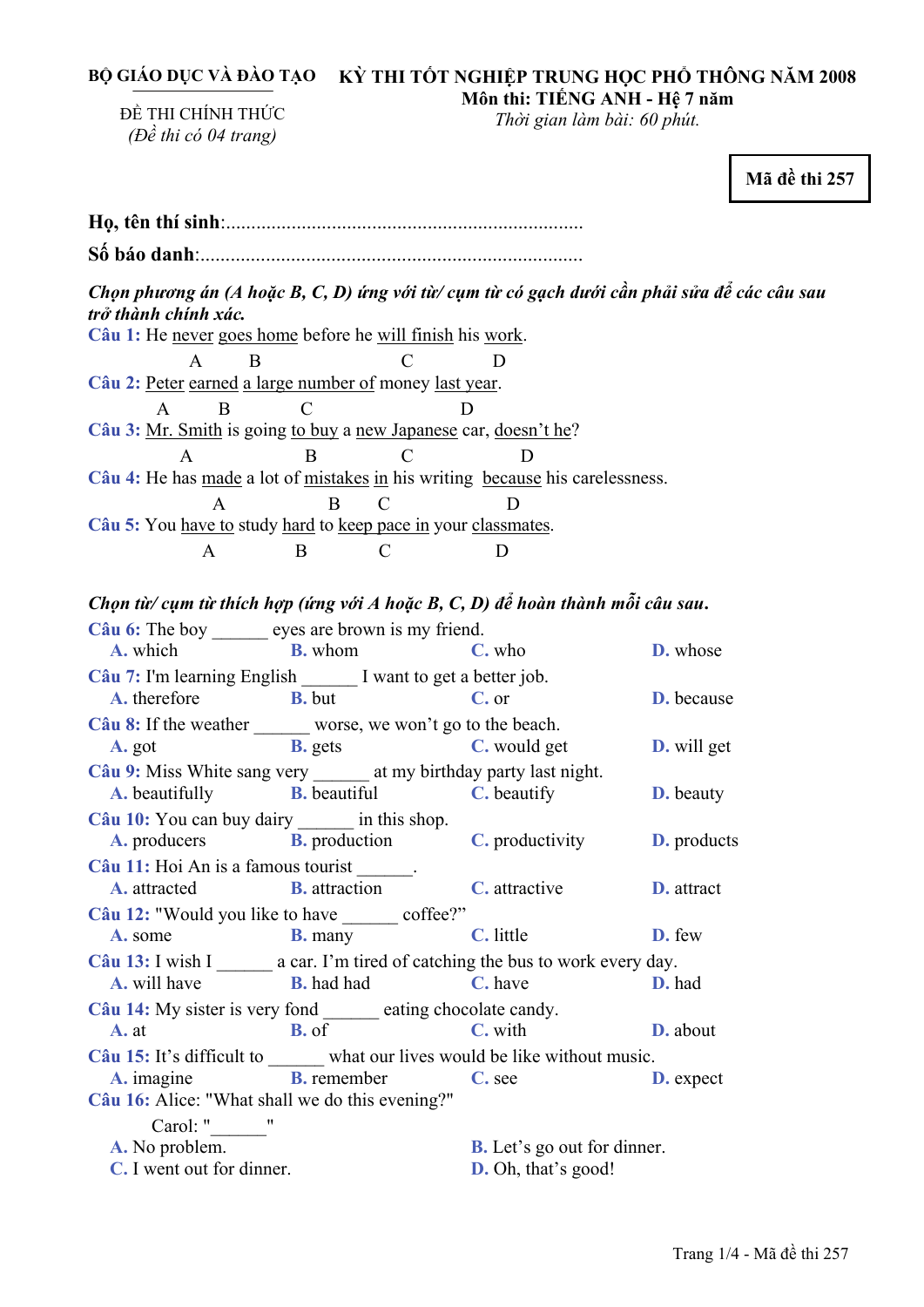**Câu 17:** Helen: "Congratulations!" Jane: " $\cdots$ " **A.** What a pity! **B.** You are welcome. **C.** I'm sorry. **D.** Thank you. **Câu 18:** Paul was disappointed with his examination results that he was sad all week. **A.** so **B.** such **C.** too **D.** enough **Câu 19:** After drinking a big bottle of \_\_\_\_\_\_, he got drunk. **A.** liquor **B.** orange juice **C.** milk **D.** water Câu 20: I'm going to have my house this weekend. **A.** redecorating **B.** redecorates **C.** redecorated **D.** redecorate **Câu 21:** She'll be a billionaire by the time she \_\_\_\_\_\_ forty. **A.** will be **B.** was **C.** is **D.** is going to be Câu 22: I were you, I would take a taxi to the airport. **A.** If **B.** Unless **C.** Because **D.** When **Câu 23:** The teacher told his students \_\_\_\_\_\_ laughing. **A.** stopped **B.** stopping **C.** stop **D.** to stop **Câu 24:** Tom: "How did you get here?" John: "\_\_\_\_\_\_\_"<br>A. Is it far from here? **B.** The train is so crowded. **C.** I came here last night. **D.** I came here by train. **Câu 25:** By this time next year, my father here for 25 years. **A.** will be working **B.** will have been working **C.** are going to work **D.** will work **Câu 26:** Helen: "Where do you come from?" Ann: " **A.** In London **B.** Yes, I have just come here **C.** I'm living in London **D.** I come from London Câu 27: I came to see her yesterday, she was reading a magazine. **A.** While **B.** When **C.** Before **D.** After **Câu 28:** Linda: "Excuse me! Where's the post office?" Maria: " \_\_\_\_." **A.** I'm afraid not **B.** It's over there **C.** Yes, I think so **D.** Don't worry **Câu 29:** When my father was young, he \_\_\_\_\_\_ get up early to do the gardening. **A.** was used to **B.** got used to **C.** use to **D.** used to **Câu 30:** He \_\_\_\_\_\_ in London at the moment. **A.** will study **B.** has studied **C.** studies **D.** is studying

Đọc kỹ đoạn văn sau và chọn phương án đúng (ứng với A hoặc B, C, D) cho mỗi câu từ 31 đến 35. A combination of water, salt, air pollution, sun, sand, and wind is destroying the huge statue just outside Cairo. This five-thousand-year-old statue, which has the body of a lion and the face of a human being, is too badly damaged to be completely saved. First, there is not a good drainage system around the statue and too much water has been running into the stone statue for several years. As a result, tiny pieces of salt have been left on the stone and have damaged it. Second, air pollution from the increasing amount of traffic in Cairo is also destroying the **ancient** statue. The air is so full of poisonous gases that it is damaging the statue even faster. Third, the statue is being destroyed by extremes of temperature. The air is very cold at night, but during the day the stone of the statue becomes very hot under the strong sunlight. Other natural forces such as severe sandstorms attack the statue as well. Finally, the tourists who visit the statue every day also cause a lot of damage to it.

**Câu 31:** Which of the following is NOT true about the statue?

- 
- **A.** It is badly damaged. **B.** Part of it looks like a person.
- **C.** It is in the centre of Cairo. **D.** It is very big.
-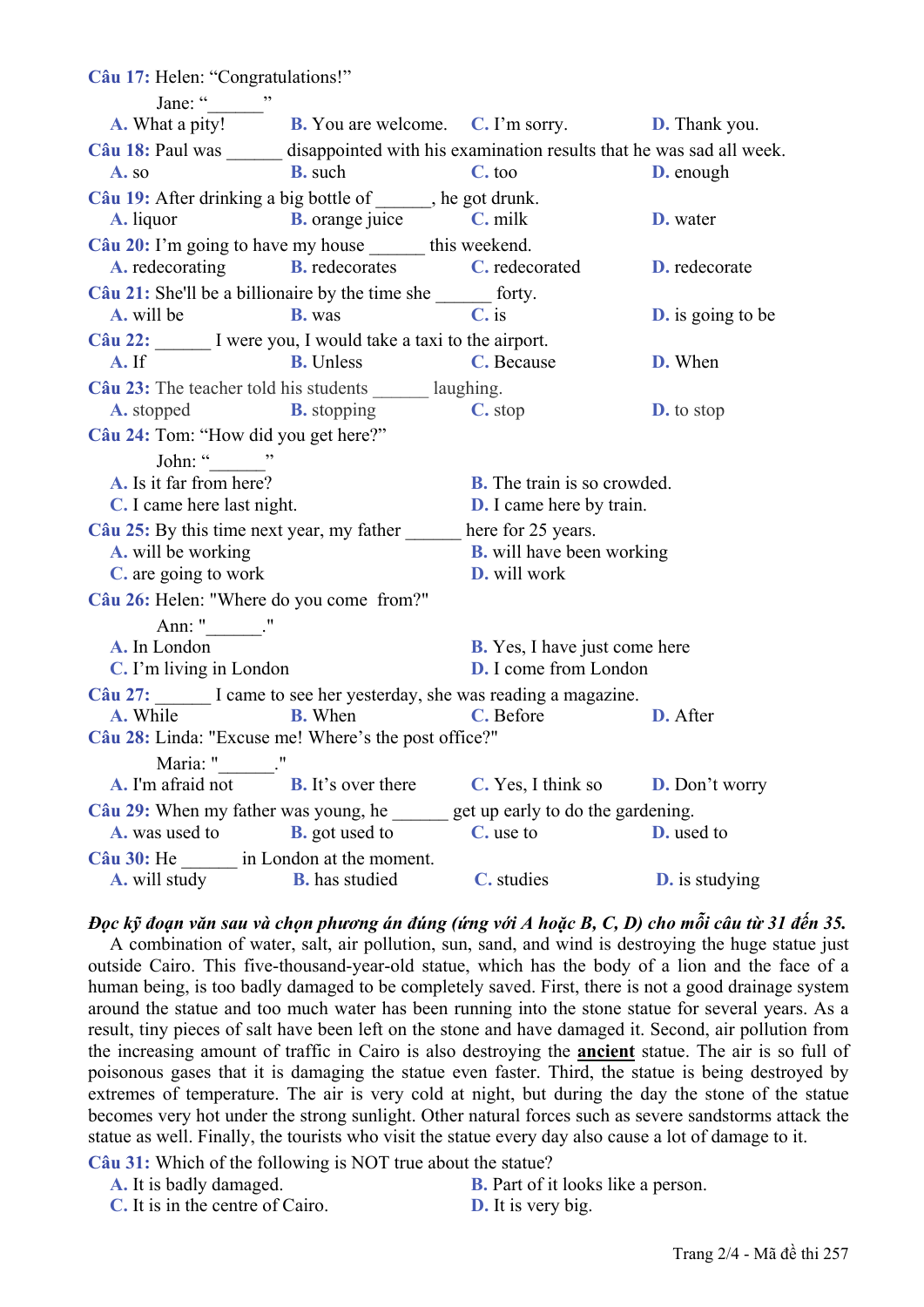| Câu 32: According to the passage, the statue was built                                                                                                                                                                                       | <b>A.</b> in the 10 <sup>th</sup> century <b>B.</b> 500 years ago <b>C.</b> in the $5^{th}$ century <b>D.</b> 5,000 years ago |             |                    |  |  |  |
|----------------------------------------------------------------------------------------------------------------------------------------------------------------------------------------------------------------------------------------------|-------------------------------------------------------------------------------------------------------------------------------|-------------|--------------------|--|--|--|
| Câu 33: All of the following are mentioned as causes of damage to the statue EXCEPT<br><b>A.</b> air pollution <b>B.</b> temperature                                                                                                         |                                                                                                                               | C. fires    | <b>D.</b> tourists |  |  |  |
| Câu 34: The word " <b>ancient</b> " in the passage mostly means                                                                                                                                                                              |                                                                                                                               |             |                    |  |  |  |
| A. modern                                                                                                                                                                                                                                    | <b>B.</b> very big                                                                                                            | C. very old | D. beautiful       |  |  |  |
| Câu 35: It can be inferred from the text that<br>A, human beings as well as nature cause much damage to the statue<br><b>B.</b> there is little damage to the statue<br>C, tiny pieces of salt have been put on the statue to prevent damage |                                                                                                                               |             |                    |  |  |  |

**D.** the statue was built for entertainment many years ago

## Chon từ (ứng với A hoặc B, C, D) có phần gạch dưới được phát âm khác với những từ còn lại *trong mỗi câu sau.*

|                  | Câu 36: A. headache | <b>B.</b> leader  | C. instead | <b>D.</b> deafness |
|------------------|---------------------|-------------------|------------|--------------------|
|                  | Câu 37: A. believed | <b>B.</b> rained  | C. stopped | D. followed        |
| Câu 38: A. this  |                     | <b>B.</b> there   | C. those   | <b>D.</b> think    |
| Câu 39: A. crops |                     | <b>B.</b> farmers | C. fields  | D. vehicles        |
| Câu $40:$ A. how |                     | <b>B.</b> slow    | $C.$ power | <b>D.</b> town     |

## *Chọn phương án đúng (ứng với A, B, C, hoặc D) để hoàn thành mỗi câu sau***.**

| Câu 41: Take your money with you                             |                                              |  |  |  |  |
|--------------------------------------------------------------|----------------------------------------------|--|--|--|--|
| A. whenever you see any good souvenirs to buy                |                                              |  |  |  |  |
| <b>B.</b> when you see any good souvenirs to buy             |                                              |  |  |  |  |
| C. in case you see any good souvenirs to buy                 |                                              |  |  |  |  |
| <b>D.</b> if you see any good souvenirs to buy               |                                              |  |  |  |  |
| Câu 42: Alexander Fleming, ceceived the Nobel Prize in 1945. |                                              |  |  |  |  |
| A. who discovered penicillin                                 | <b>B.</b> he discovered penicillin           |  |  |  |  |
| C. that discovered penicillin                                | <b>D.</b> which discovered penicillin        |  |  |  |  |
| Câu 43: The doctor advised Robert _______ to lose weight.    |                                              |  |  |  |  |
| A, that he should take more exercise in order that           |                                              |  |  |  |  |
| <b>B.</b> to take more exercise if he wanted                 |                                              |  |  |  |  |
| C, to take more exercise so that he could                    |                                              |  |  |  |  |
| <b>D.</b> that he takes more exercise                        |                                              |  |  |  |  |
| Câu 44: When you arrived back at the hotel, ?                |                                              |  |  |  |  |
| A. did you notice what time it was                           | <b>B.</b> were you noticing what time it was |  |  |  |  |
| C. did you notice what time was it                           | <b>D.</b> were you noticing what time was it |  |  |  |  |
| Câu 45: The road is                                          |                                              |  |  |  |  |
| A, too slippery that we can't drive fast                     | <b>B.</b> too slippery for us to drive fast  |  |  |  |  |
| C. so slippery that we drove fast                            | <b>D.</b> so slippery for us to drive fast   |  |  |  |  |
|                                                              |                                              |  |  |  |  |

## Đọc kỹ đoạn văn sau và chọn phương án đúng (ứng với A hoặc B, C, D) cho mỗi chỗ trống từ 46 *đến 50*.

There are a lot of things you should follow to be a welcome guest in America. When you are (46)\_\_\_\_\_\_ to have dinner at your friend's house, it's necessary to bring a small present. Flowers are always nice; or you may bring a bottle of (47)\_\_\_\_\_\_ if you know that your friend likes drinking.

You are expected to arrive for dinner on time or just a few minutes late. Don't get there early. If you are going to be more than fifteen minutes late, you should call and tell them.

Try to relax and enjoy yourself at the dinner table. If you don't know about choosing the (48)\_\_\_\_\_\_ fork or knife, just watch the other people, and follow them. If you still have no idea of (49) to do, ask the person next to you.